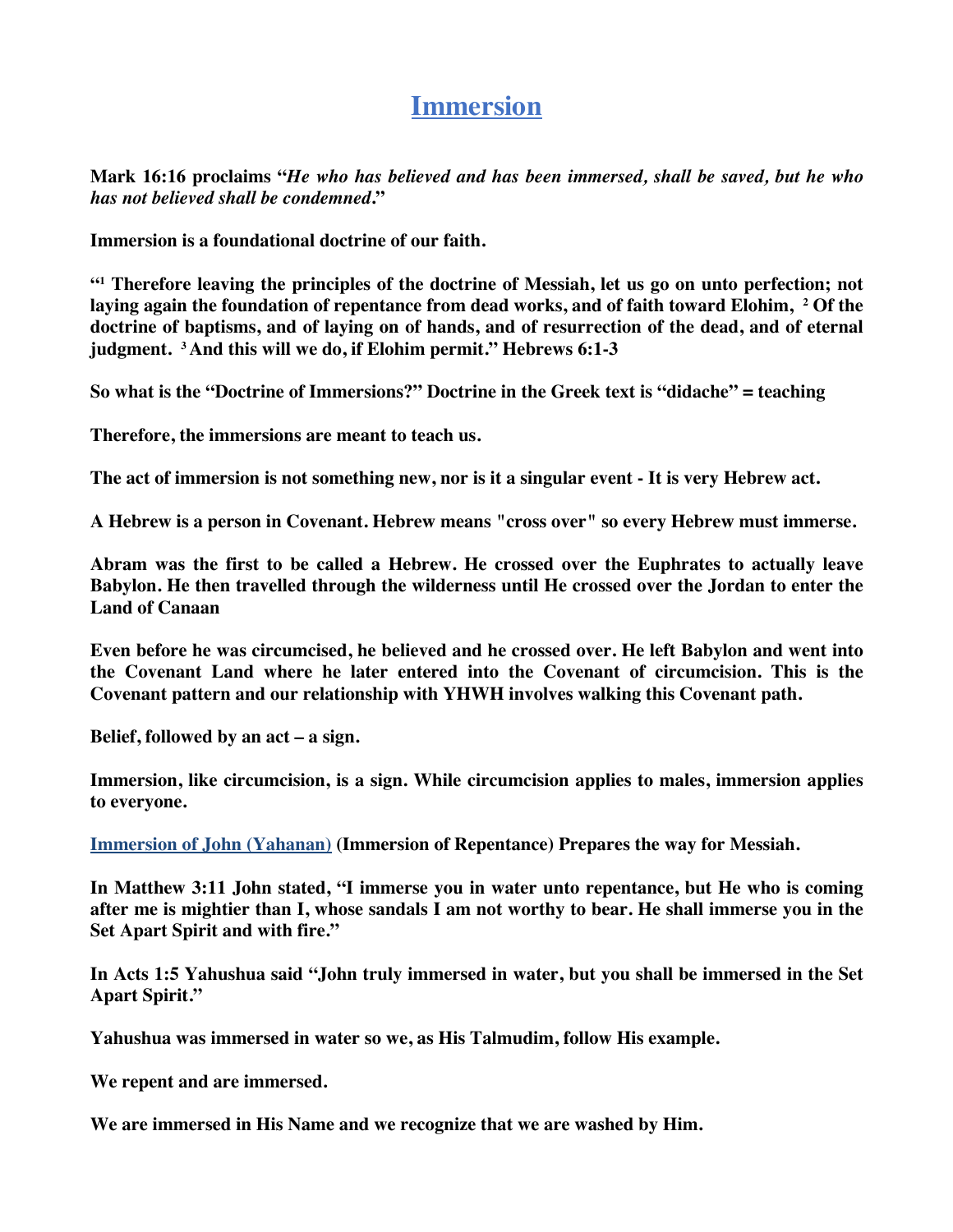**By immersing in the Name of Yahushua we recognize His authority to forgive sins after we repent.**

**In Matthew 28:18 Yahushua proclaimed "***All authority has been given to Me in the Heavens and on Earth.***"**

**There is a question of what the rest of the text says.** 

**In many texts Matthew 28:19 continues "***Therefore go and make disciples of all nations immersing them in the Name of the Father and of the Son and of the Set Apart Spirit***."**

**Eusibius quoted Matthew 28:19 over 20 times. "***Go ye and make disciples of all the nations in My Name, teaching them to observe all things, whatsoever I commanded you***.***"*

**In the Hebrew Shem Tov verse 19 it simply says "Go" and then Verse 20 continues with "teaching them to guard all that I have commanded you. And see I am with you always, until the end of the age."**

**These renderings are consistent with the text, and the fact that ALL authority was given to Yahushua.**

**Further, it is consistent with the Acts of the Disciples. Throughout the Book of Acts they Immersed in the Name of Yahushua**

**Acts 2:36-39 Peter (Kepha) stated"36** *Therefore let all the house of Yisrael know for certain that YHWH has made this Yahushua, whom you impaled, both Master and Moshiach <sup>37</sup> and having heard this, they were pierced to the heart, and said to Kepha and the rest of the emissaries "Men, brothers, what shall we do? 38 And Kepha said to them Repent and let each one of you be immersed in the Name of Yahushua the Messiah for the forgiveness of sins and you shall receive the gift of the set apart spirit 39 For the promise is to you and your children and to all who are far off, as many as YHWH our Elohim shall call.***"**

**Acts 10:43 and 48 "***<sup>43</sup> to this One (Yahushua) all the Prophets bear witness that through His Name everyone believing in Him receives forgiveness of sins . . . 48 and he commanded them to be immersed in the Name of Yahushua the Messiah.***"**

**So the act of immersion is a critical part of the Covenant path back to YHWH.** 

**Noah was in Covenant with YHWH, protected from the waters of judgment.**

**Abram, while uncircumcised believed and crossed over. The immersion is a Covenant event.**

**Yisrael immersed in the Red Sea – They believed the promises and acted. As a result, they were delivered from death by the blood of the lamb, and freed from slavery. Yisrael passed through the same waters used to judge Pharaoh and his army.**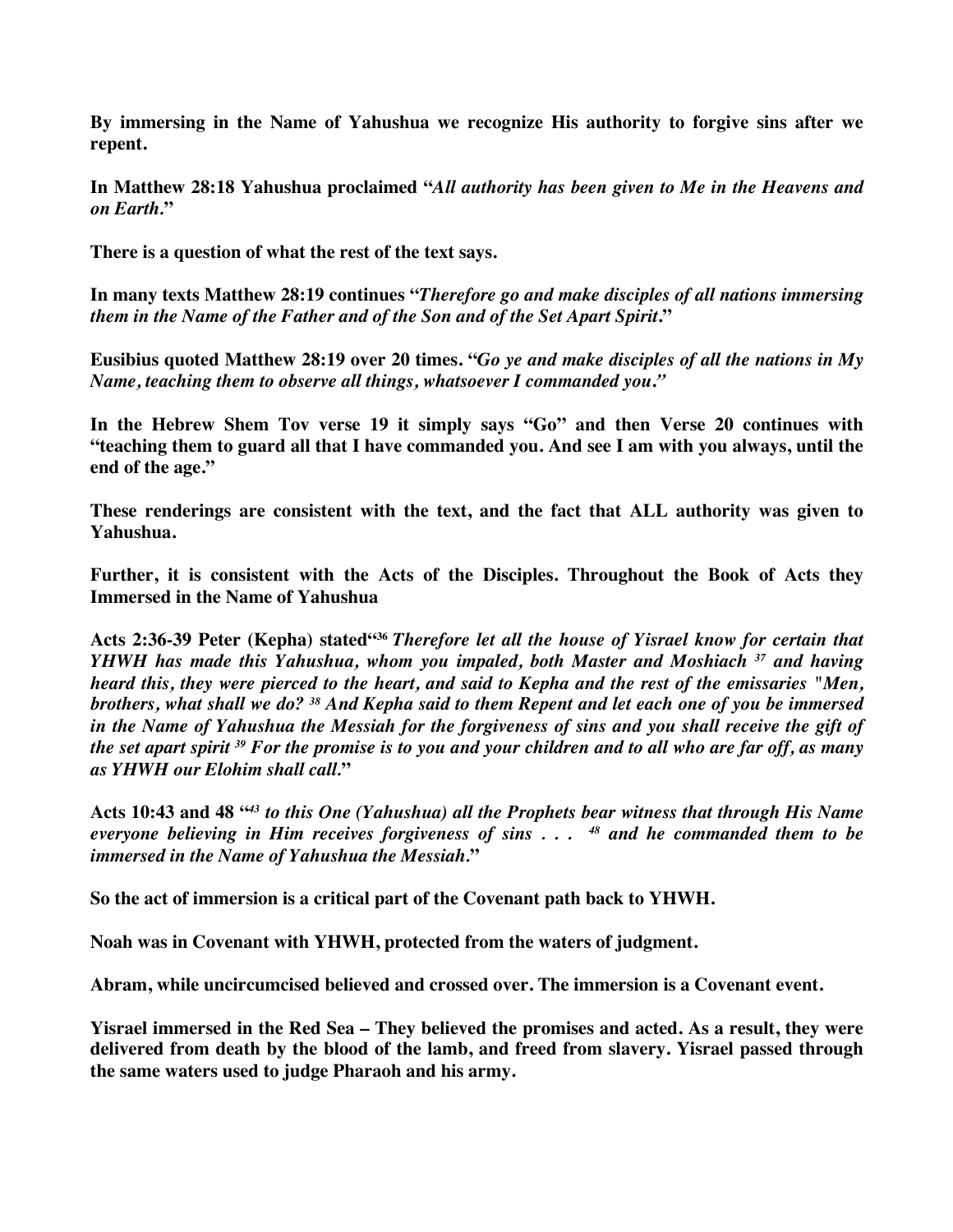**The Yisraelites immersed at Sinai. They purified for marriage and made ready to join in a Covenant relationship. Yisrael, as the Bride, needed to be cleansed before she could receive the Torah and join with YHWH.**

**Yisrael immersed again at the Jordan. Yisrael immersed, while uncircumcised, before entry to the Land, which was the marital home. They were then circumcised by Joshua (Yahushua).**

**This was a pattern for Yahushua the Messiah as we immerse in His Name. He then, by the Spirit, circumcises our hearts and by doing so He puts His Torah inside us – our hearts and minds.**

**Water judges and water cleanses. We recognize that Yahushua redeems us, delivers us, cleanses us and brings us into the House. Through Him we are able to return to the Garden – Paradise.**

**The immersion of Messiah encompasses all of the immersions of Yisrael.**

#### **Psalm 51**

- **1 Have mercy upon me, O Elohim, according to Your lovingkindness;** According to the multitude of Your tender mercies, blot out my transgressions.
- **2 Wash me thoroughly from my iniquity, and cleanse me from my sin.**
- **3 For I** acknowledge my transgressions, and my sin is always before me.
- **4 Against You, You only, have I sinned, and done this evil in Your sight—** That You may be found just when You speak, and blameless when You judge.
- **5** Behold, I was brought forth in iniquity, and in sin my mother conceived me.
- **6** Behold, You desire truth in the inward parts, and in the hidden part You will make me to know wisdom.
- **7 Purge me with hyssop, and I shall be clean; Wash me, and I shall be whiter than snow.**
- **8 Make me hear joy and gladness, that the bones You have broken may rejoice.**
- **9 Hide Your face from my sins, and blot out all my iniquities.**
- **10** Create in me a clean heart, O Elohim, and renew a steadfast spirit within me.
- **11** Do not cast me away from Your presence, and do not take Your Set Apart Spirit from me.
- **12 Restore to me the joy of Your salvation, and uphold me by Your generous Spirit.**
- **13** Then I will teach transgressors Your ways, and sinners shall be converted to You.
- **14 Deliver me from the guilt of bloodshed, O Elohim, the Elohim of my salvation,** And my tongue shall sing aloud of Your righteousness.
- **15** O Adonai, open my lips, and my mouth shall show forth Your praise.
- **16** For You do not desire sacrifice, or else I would give it; You do not delight in burnt **offering.**
- **17** The sacrifices of Elohim are a broken spirit, a broken and a contrite heart— These, O Elohim, You will not despise.
- **18 Do good in Your good pleasure to Tzyon;** Build the walls of Jerusalem.
- **19** Then You shall be pleased with the sacrifices of righteousness, with burnt offering and whole burnt offering; Then they shall offer bulls on Your altar.

**We believe and our Immersion is the act of faith, our crossing over, which makes us Hebrews.**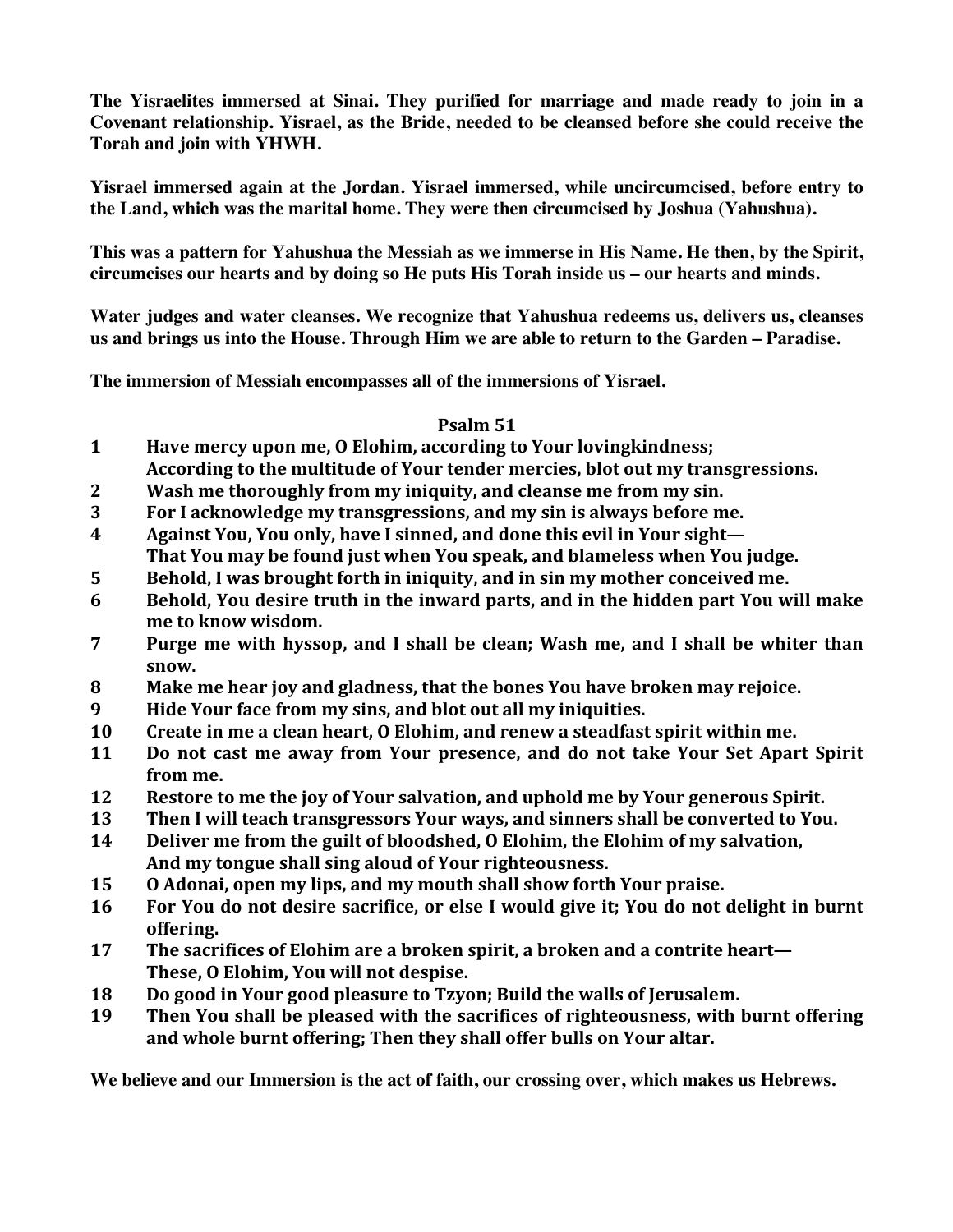**We still need to deal with the sin from the garden, so we repent. We are delivered from the bondage of sin, saved from judgment and purified and made ready as a Bride through immersion of Yahushua.**

**We completely enter and submerge into the waters that can both cleanse and cause death.**

**We arise out of those waters alive, a symbol of our passage through judgment to life by the authority of Yahushua who will then immerse with the Spirit.**

**Just as we all came forth from the water of the womb, our immersion represents a new birth – we are born again.**

**We arise as new creations now ready to experience the resurrection from the dead.**

**"***<sup>10</sup> And you are complete in Him, which is the head of all principality and power: 11 In whom also you are circumcised with the circumcision made without hands, in putting off the body of the sins of the flesh by the circumcision of Messiah: 12 Buried with Him in baptism (immersion), wherein also you are risen with Him through the faith of the operation of Elohim, Who hath raised Him from the dead.***" Colossians 2:10-12.**

#### **The Immersion Procedure**

**The person being immersed immerses himself and goes forward under the water. He does not lean backward relying upon anyone. Mikvah is a picture of a number of things:**

**(1) First, the proper Mikvah shows that the immersion is totally the decision of the person who immerses himself. No one makes him do it and no one helps him do it. It is totally his choice and each person is responsible for his own immersion.**

**(2) Second, the Mikvah shows complete repentance. Not only does the person immerse, but the water is supposed to touch every part of the body.**

**(3) Third, whenever possible, the Mikvah is "witnessed" by a person who goes into the water with the one who is immersing.**

**We will immerse three times in recognition of the Covenant journey of a Hebrew, and as a demonstration of our path into and through the Covenant renewed by Yahushua.**

#### **Mikveh Brachot (Walk in Water)**

**Shehecheyanu: (upon walking to the Mikveh)**

**Baruch Atah YHWH ELOHEINU Melech ha Olam shehecheyanu w'kiy' manu w'higianu Iazman hazeh - Ahmeen**

**Blessed are you YHWH our ELOHIM King of the universe who**